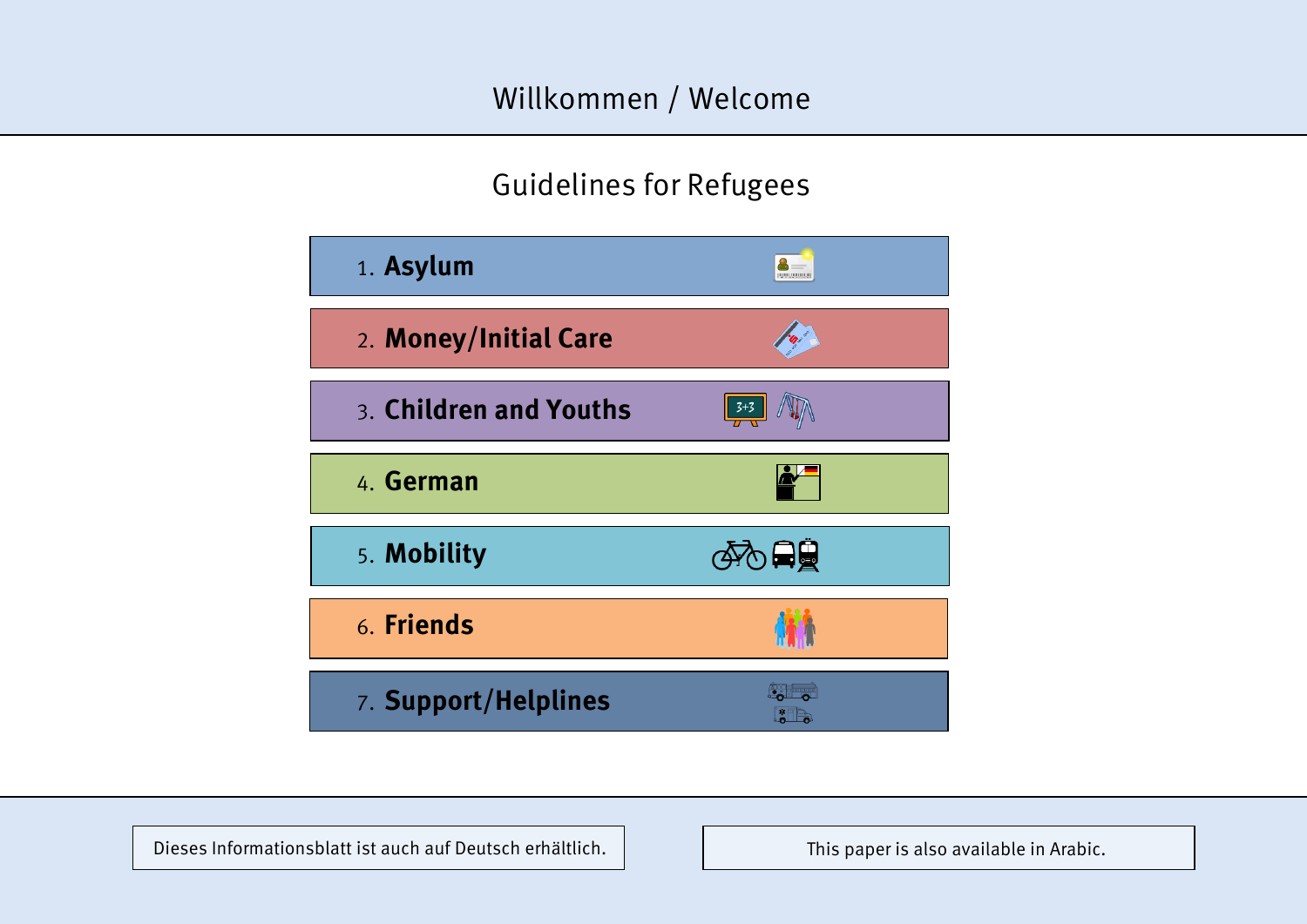



### **Registration, what does it mean?**

## **Which papers do I get?**

Persons who seek asylum in Germany will be registered. Registration can be done at any branch of the Federal Office for Migration and Refugees (BAMF). Personal data, photographs and fingerprints will be stored.

After registration you will receive a paper called "Proof of Arrival"(Ankunftsnachweis - AKN).

This "Proof of Arrival" is your first official document and entitles your stay in Germany as well as to apply for state benefits/support services.

> Fachbereich Migration und Integration Am Hauptbahnhof 5 47798 Krefeld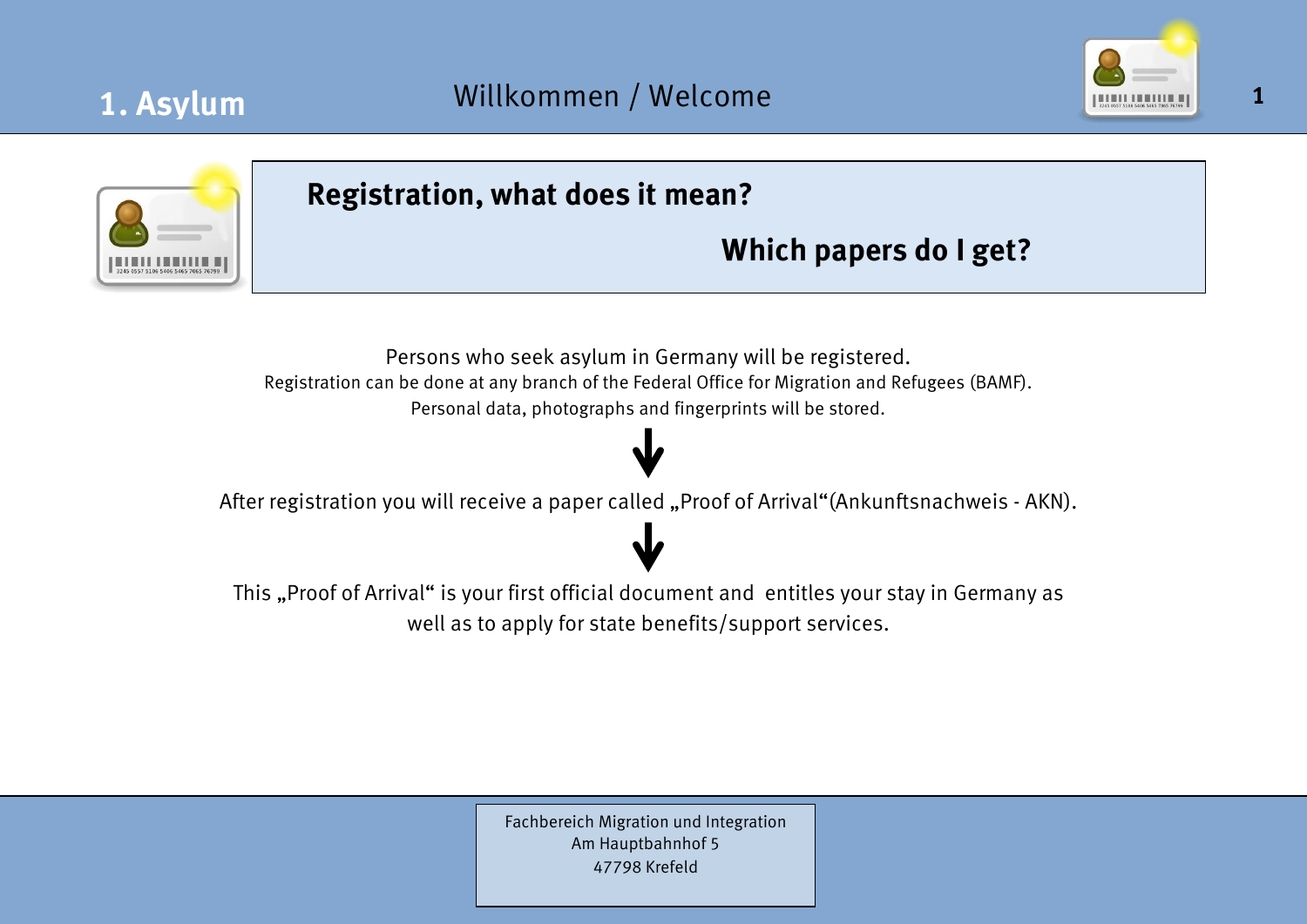





Fachbereich Migration und Integration Am Hauptbahnhof 5 47798 Krefeld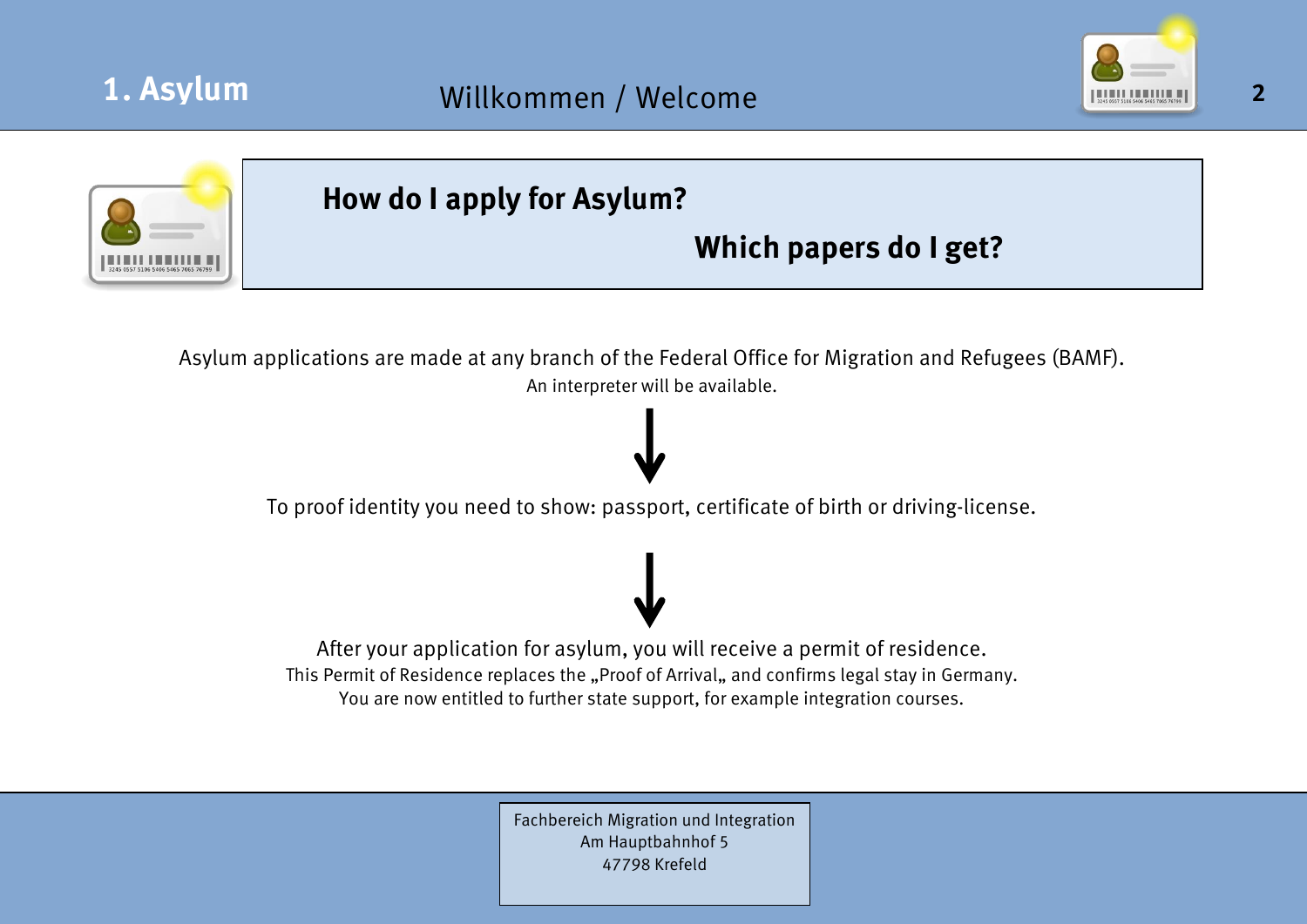





Fachbereich Migration und Integration Von-der-Leyen-Platz 1 (Rathaus) 47798 Krefeld Zimmer A 235 - A 253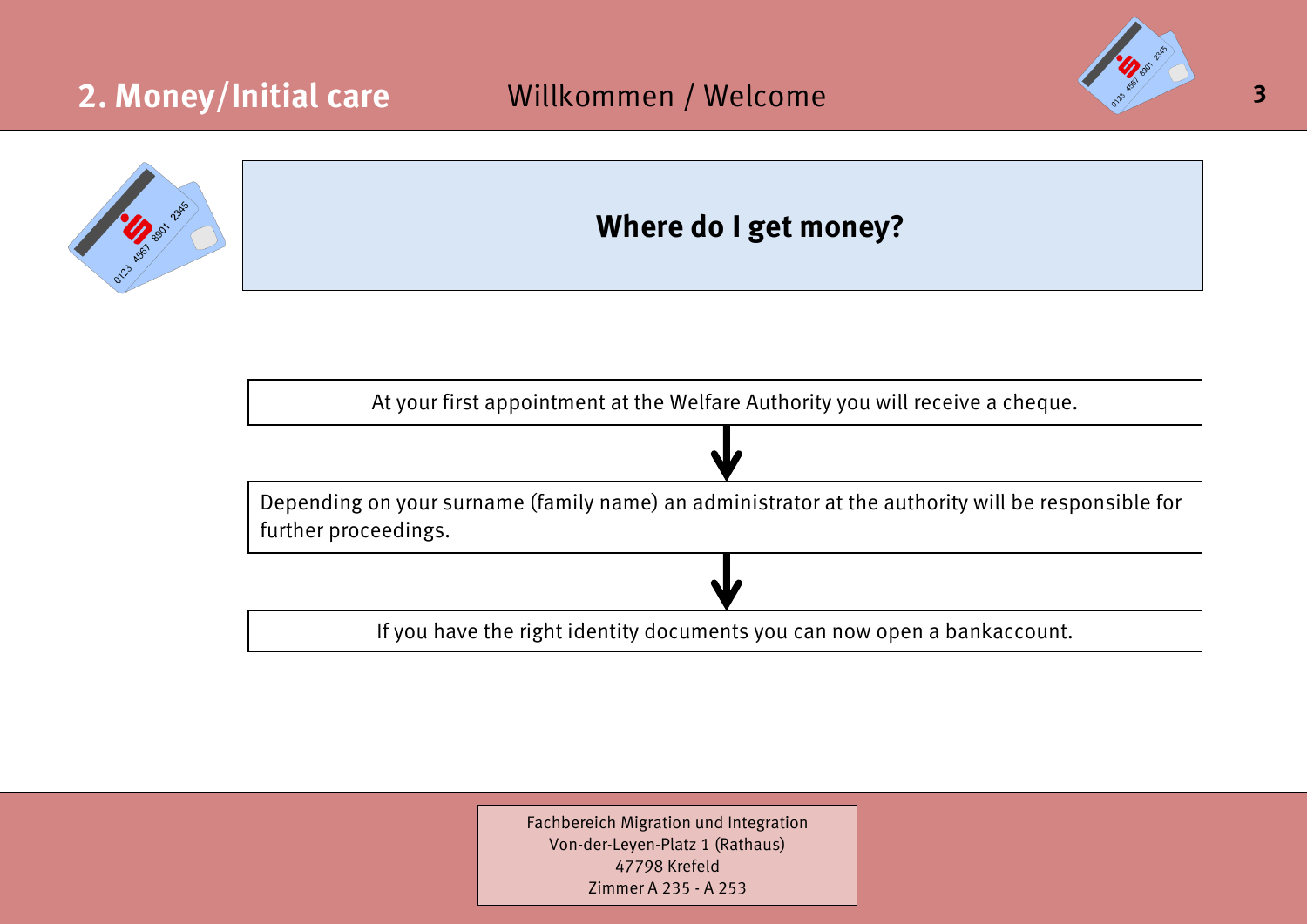# 2. Money/Initial care **412 Willkommen / Welcome**





### **If I get ill, what do I do?**

At your first appointment with the Welfare Authority you will receive a Health Insurance Card to visit a doctor or dentist.

### At the beginning of every quarter (1. January, 1. April, 1. July, 1. October) a new card will be issued. This card will be sent by post or given to you by a social worker at your housing.

With this card you can visit any doctor if you need treatment for acute illness or chronic pain.

Further treatment/help needs to be applied for.

(Buchstaben A - F und S - Z) Frau Großmann 02151/86-3143 Von-der-Leyen-Platz 1 (Rathaus) Zimmer A 114

(Buchstaben G - R) Frau Jandeck 02151/86-3137 Von-der-Leyen-Platz 1 (Rathaus) Zimmer A 112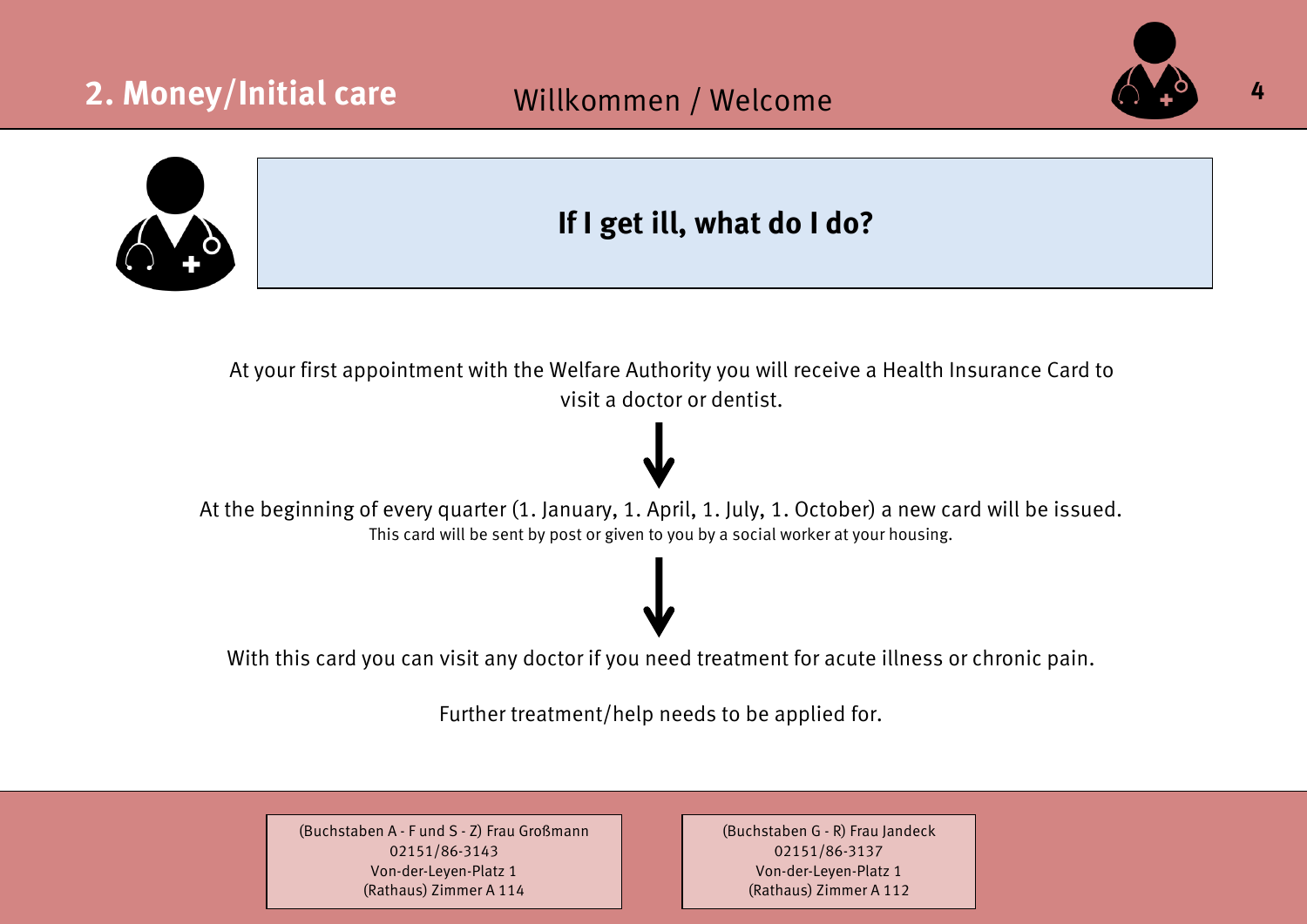

### **In the first months of their stay, asylum seekers must live in special housing.**

Following persons with prospects of permanent residence may rent private housing:

- Familys with children.
- Married couples.
- Relatives, who share housing.
- Single persons, who cannot live in special housing, due to severe medical reasons.

Fachbereich Migration und Integration Von-der-Leyen-Platz 1 (Rathaus) 47798 Krefeld Zimmer A 235 - A 253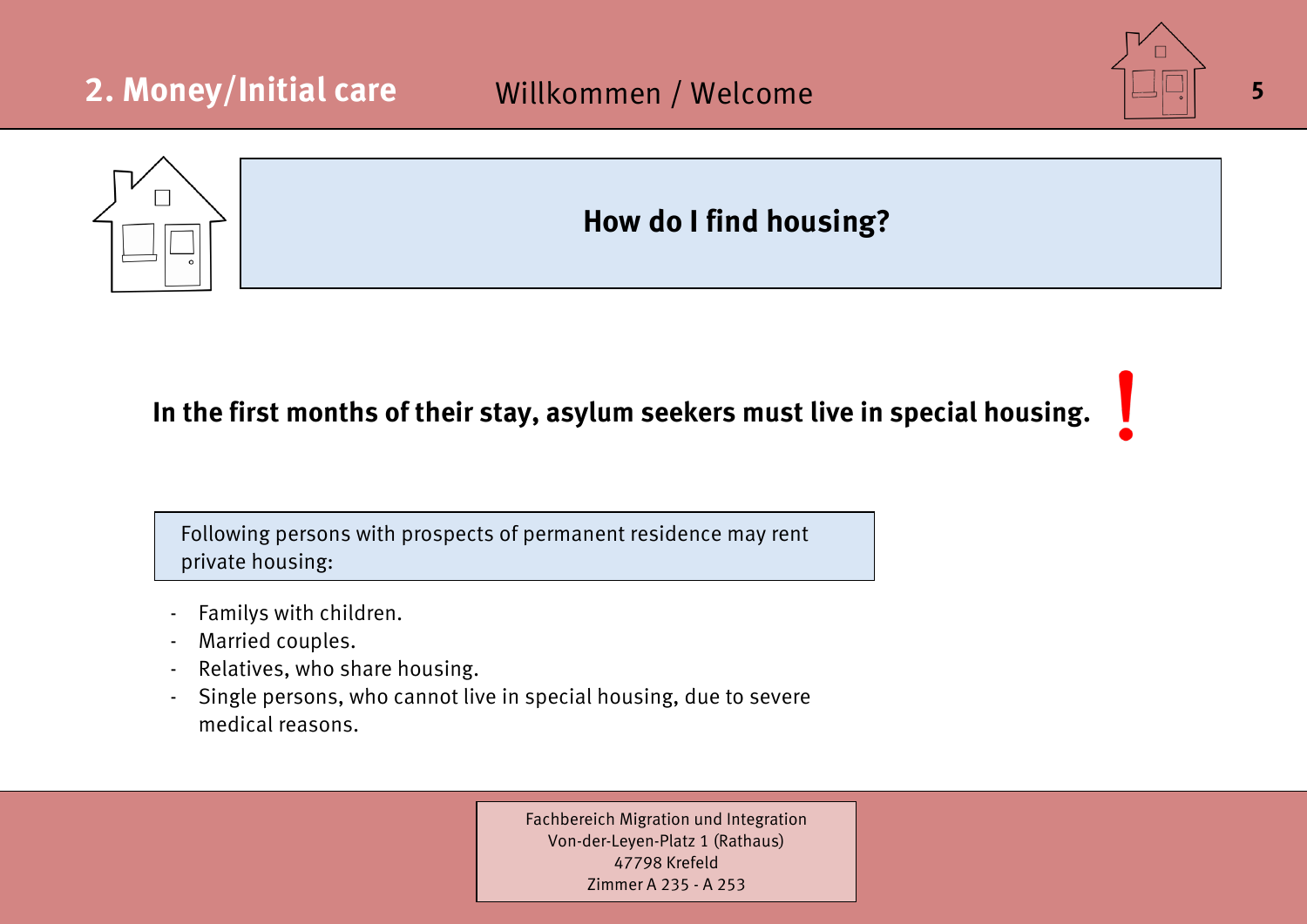



### **There are waiting times due to the high number of requests**

Fachbereich Migration und Integration Von-der-Leyen-Platz 1 (Rathaus) 47798 Krefeld Zimmer A 235 - A 253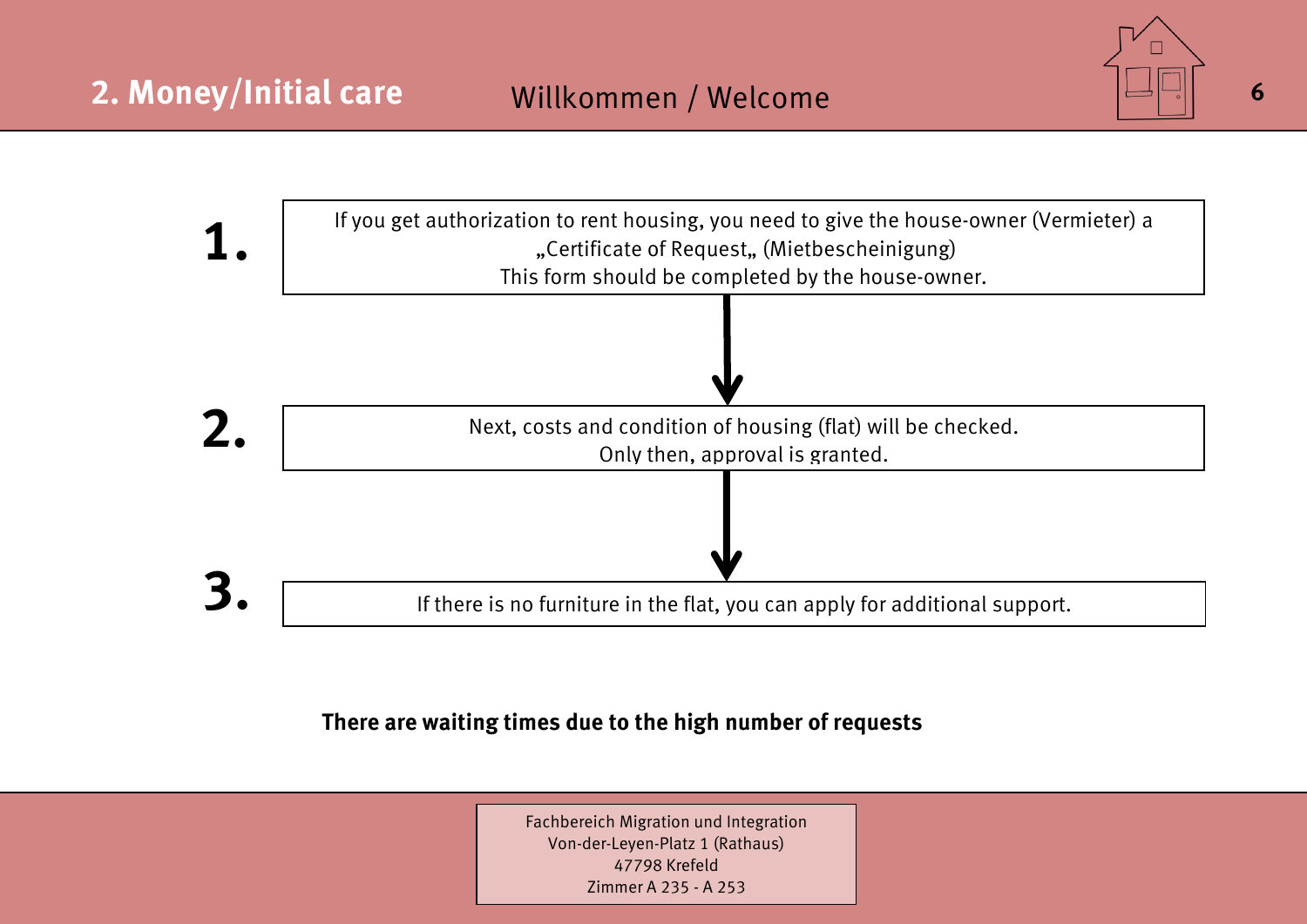

Carina Kremin 02151/86-3193 carina.kremin@krefeld.de Fachbereich Jugendhilfe und Beschäftigungsförderung Zimmer B 201 Von-der-Leyen-Platz 1 (Rathaus)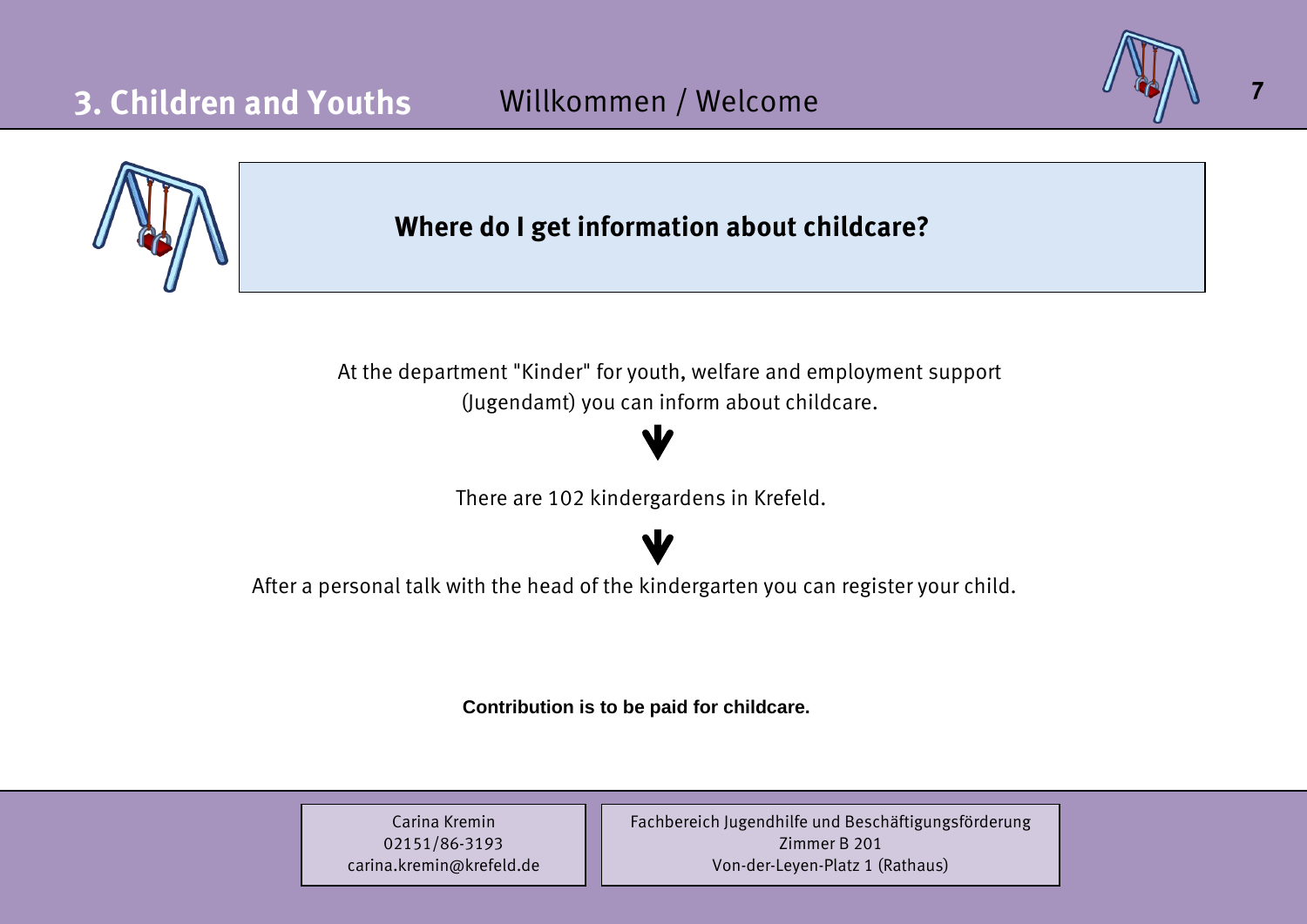

**8**

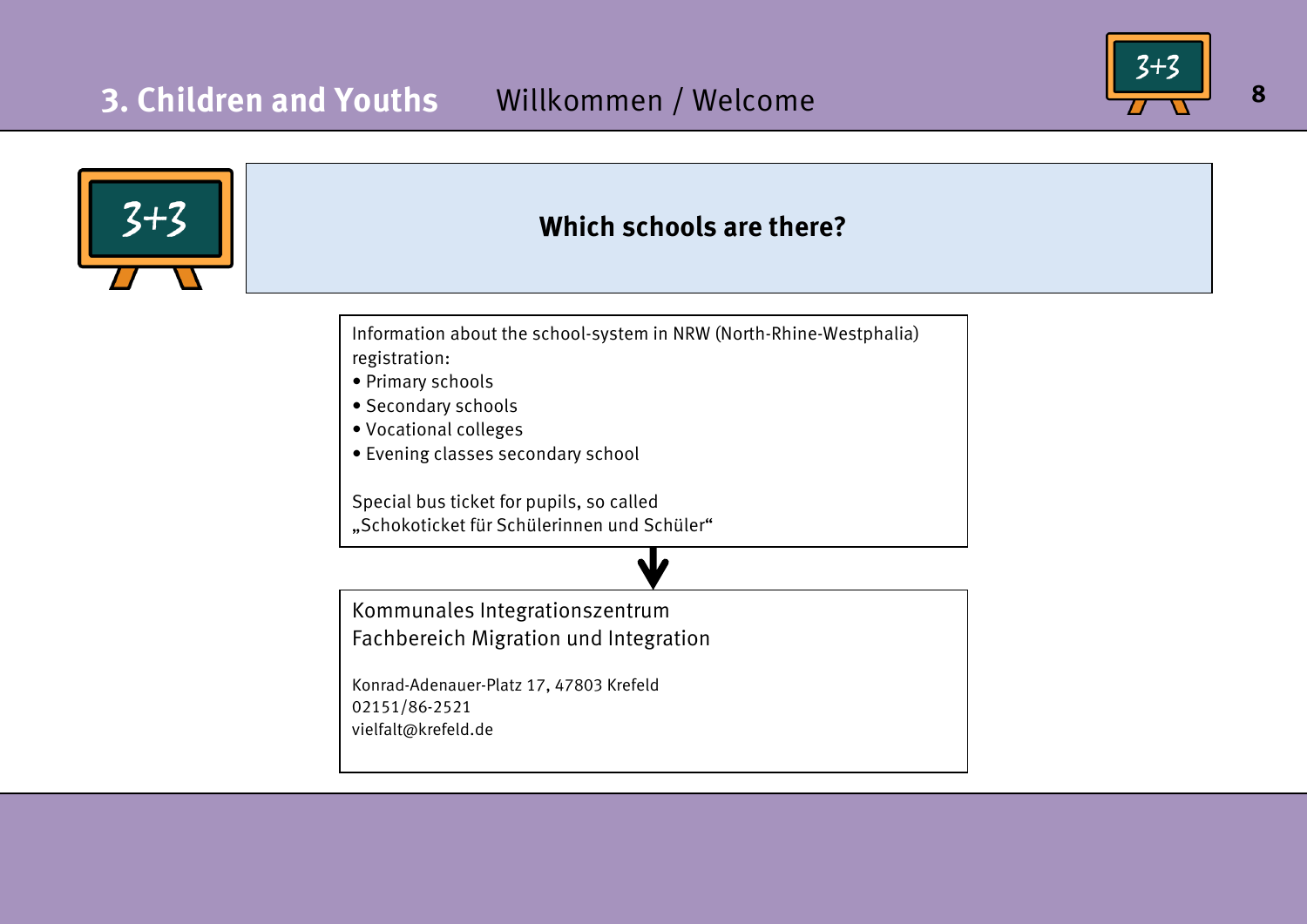



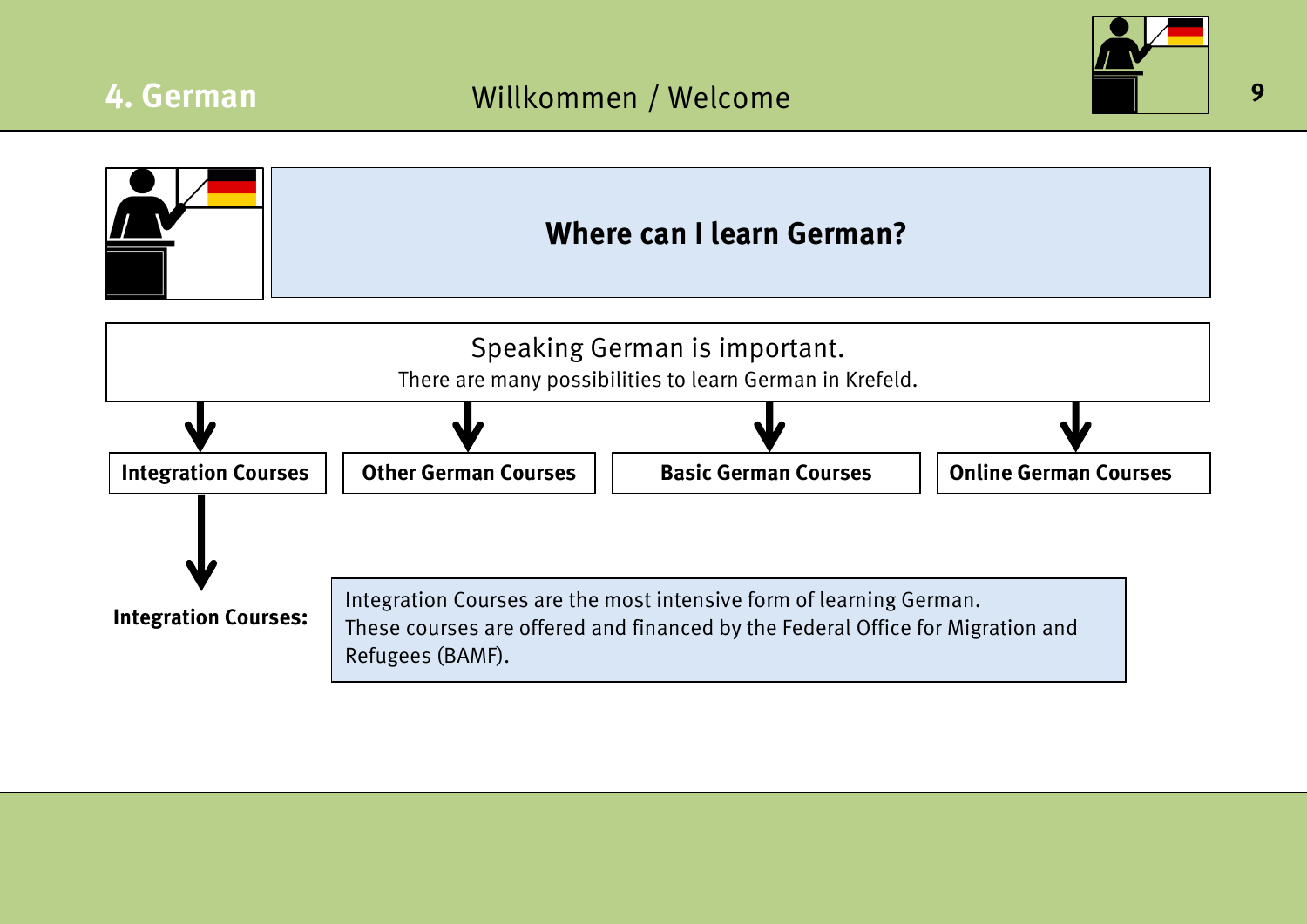![](_page_10_Picture_2.jpeg)

**What types of courses are offered?** There are general integration courses, literacy courses and intensive courses. In a literacy course you will not only learn to speak German, but also how to write and read. An intensive course is suitable for persons who are interested in fast learning. Additionally there are extra courses for parents, women and youths. Only asylum-seekers with prospects of permanent residence (Syria, Irak, Iran, Eritrea and Somalia) can take part in BAMF integration courses. To participate you need a (temporary) residence permit. **Which integration course can I attend?** Children and youths who have to go to school cannot attend an integration course. If you have to go to school, do consult your local integration

The Job Centre, Authority for Foreigners and the Social Welfare Office can oblige participation.

centre.

Frau Fazilet Yardimci 02151/3660-2690 fazilet.yardimci@krefeld.de

Volkshochschule 021514/3660-2664 Von-der-Leyen-Platz 2 47798 Krefeld

Kommunales Integrationszentrum Konrad-Adenauer-Platz 17, 47803 Krefeld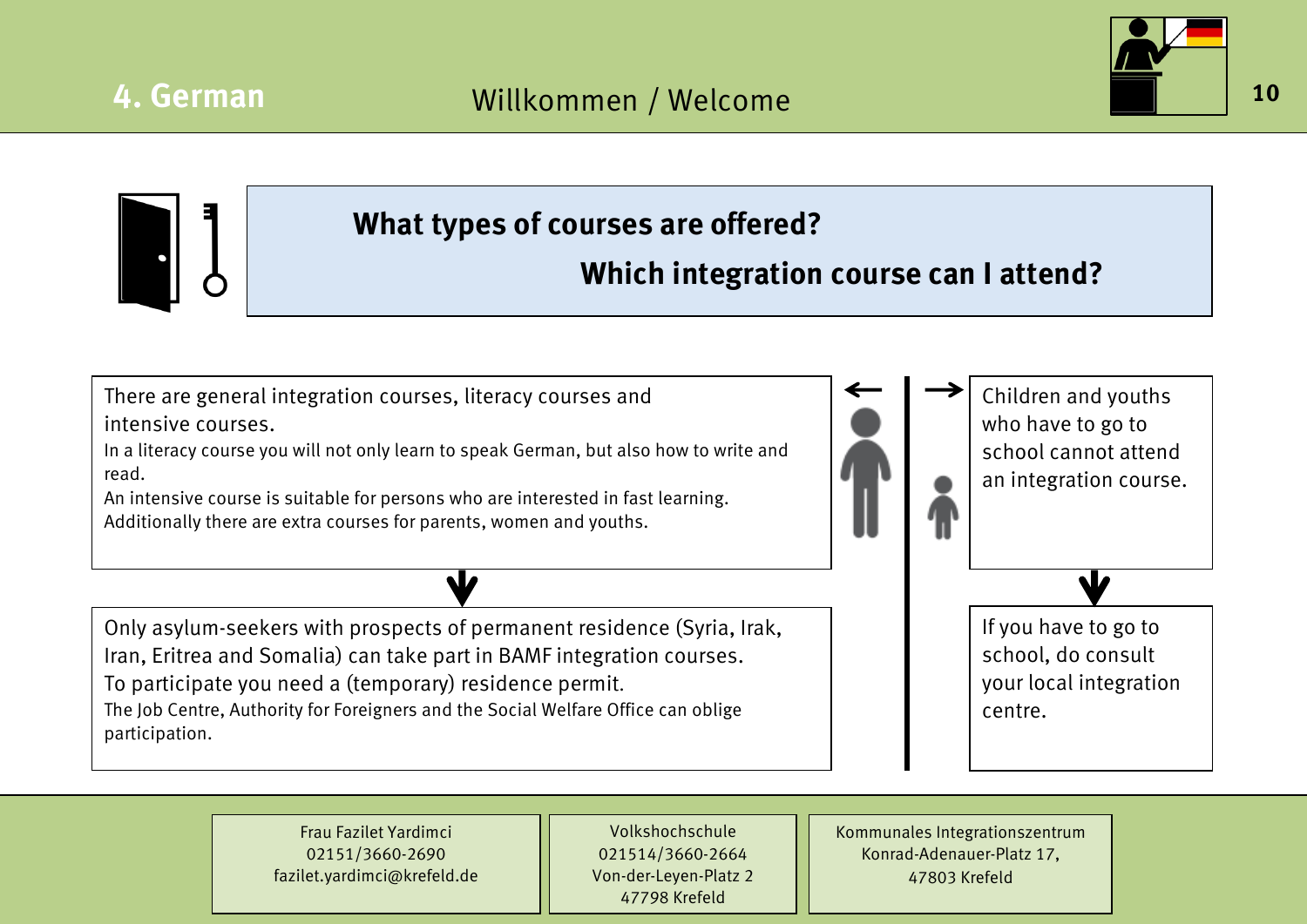## **4. German**

![](_page_11_Picture_2.jpeg)

![](_page_11_Figure_3.jpeg)

### **Integration courses in Krefeld:**

| <b>Name</b>            | <b>Address</b>        | <b>Telephone</b> | E-Mail                                              |  |
|------------------------|-----------------------|------------------|-----------------------------------------------------|--|
| Volkshochschule (VHS)  | Von-der-Leyen-Platz 2 | 02151/36602664   | vhs@krefeld.de                                      |  |
| Jobcenter Krefeld      | Philadelphiastraße 2  | 02151/70480      | Jobcenter-Krefeld.Integration-Point@jobcenter-ge.de |  |
| Internationaler Bund   | Steinstr. 147         | 02151/978707     | JMD-Krefeld@internationaler-bund.de                 |  |
| <b>DAA</b>             | Dießemer Straße 170   | 02151/60750      | info.krefeld@daa.de                                 |  |
| LernArt                | Oppumer Straße 81     | 02151/1546951    | info@lernart-krefeld.de                             |  |
| Integral Bildungsforum | Oppumer Str. 42       | 02151/565823     | info@integral-bildungsforum.de                      |  |
| Caritas Krefeld        | Am Hauptbahnhof 2     | 02151/639515     | menning-flock@caritas-krefeld.de                    |  |
| Tertia                 | Deutscher Ring 90     | 02151/645500     | hans.melle@tertia.de                                |  |

Overview of integration courses:

http://kursnet-finden.arbeitsagentur.de/kurs/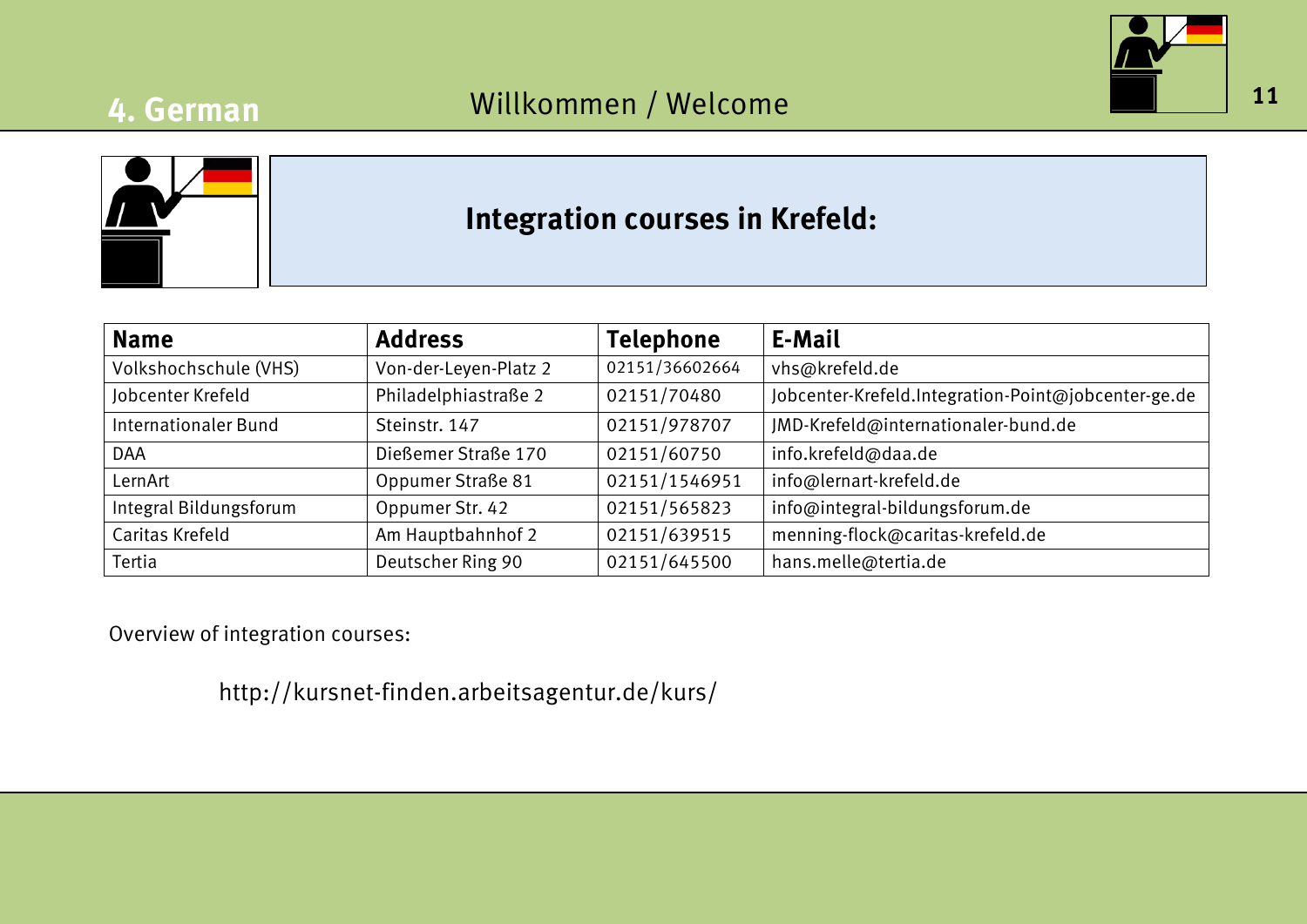![](_page_12_Picture_2.jpeg)

**Are there other German courses?**

W.

### **Yes.**

If you do not have long-term residence perspectives you can still register for a language course. For example: starter course or -100 hrs- course offered by the Minestry for schools and further education.

Extra courses are free of charge but on limited offer.

**Are there other possibilities to learn German?**

### **Yes.**

If you cannot join the above mentioned courses, you can still start learning German.

Contact hotline for more information. Telephone: 02151/864444

**Can I learn German on the internet?**

### **Yes.**

Via internet "ich will Deutsch lernen" offered by the " Deutschen Volkshochschul-Verbands .. (DVV) you can improve your German skills on different levels. This is free of charge.

**www.iwdl.de**

Frau Andrea Degroot 02151/3660-2698 andrea.degroot@krefeld.de

Volkshochschule 02151/3660-2664 Von-der-Leyen-Platz 2 47798 Krefeld

Flüchtlingskoordination St.-Anton-Str. 69-71 47798 Krefeld 02151/86-4444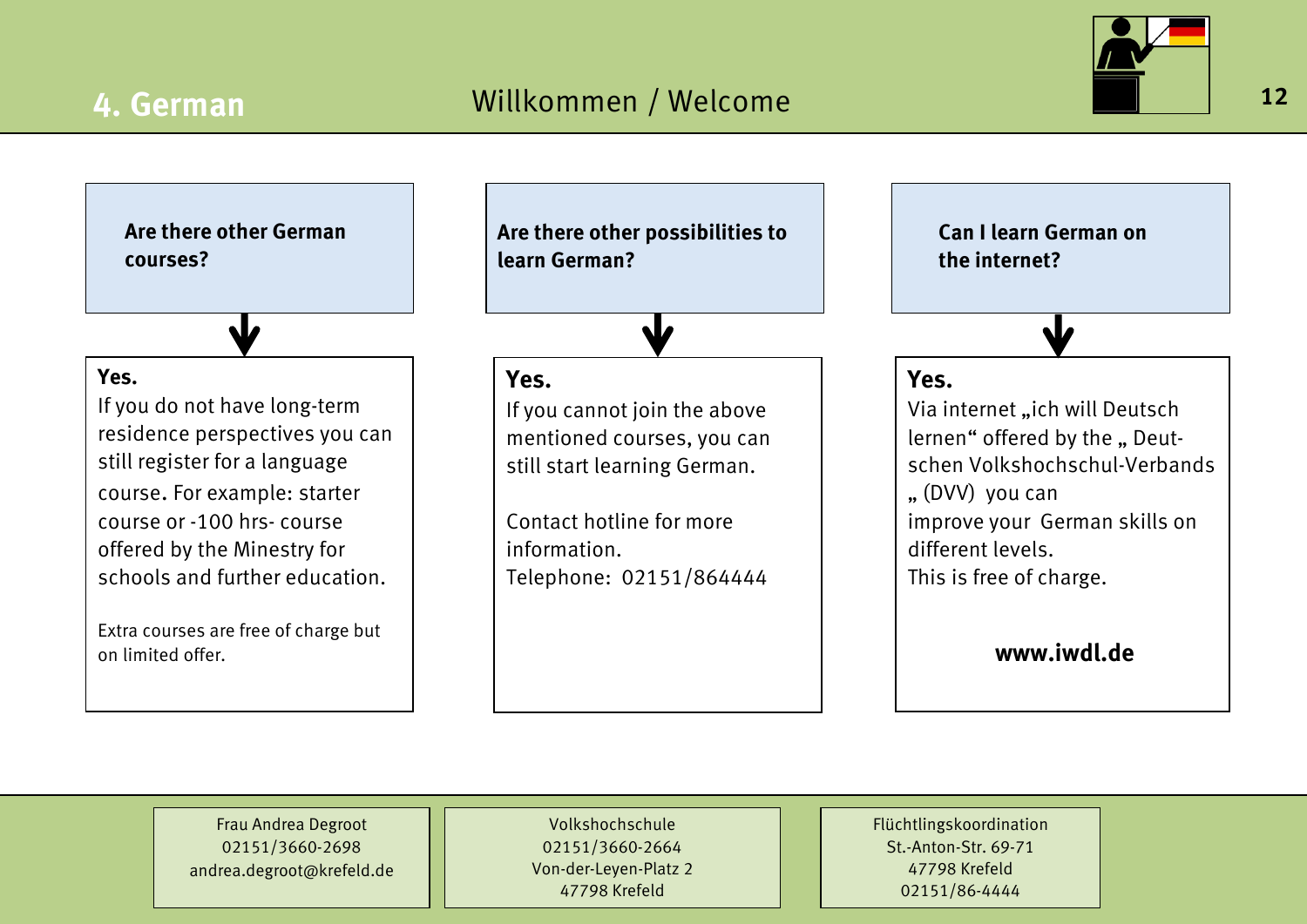![](_page_13_Picture_2.jpeg)

![](_page_13_Figure_3.jpeg)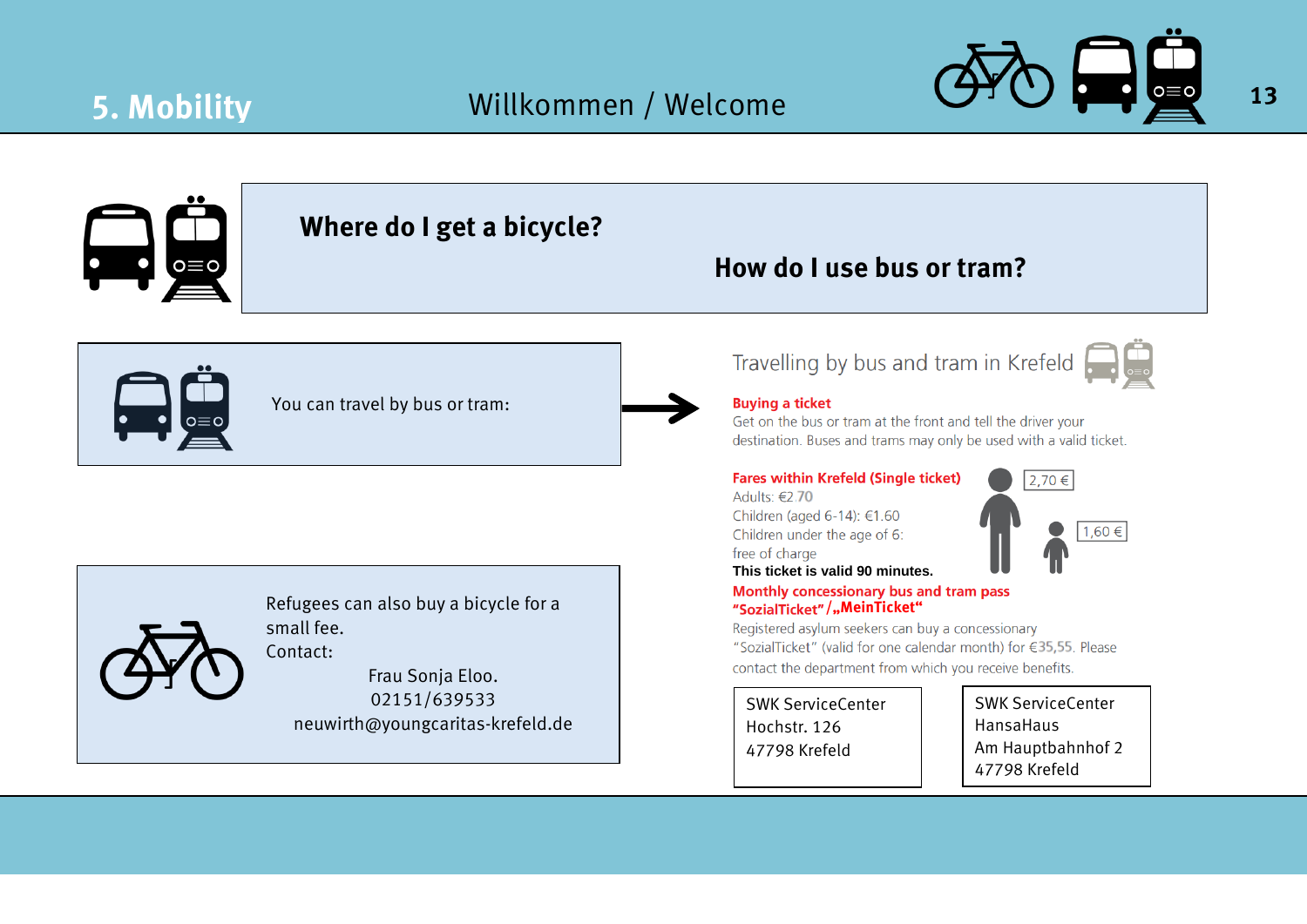![](_page_14_Picture_2.jpeg)

![](_page_14_Picture_3.jpeg)

### **Where can I get internet access?**

In some local housing there is free internet access. Contact your social worker and ask for information.

![](_page_14_Picture_6.jpeg)

![](_page_14_Picture_7.jpeg)

For refugees there are lots of possibilities to get in contact: Language classes, sports activities, cultural attractions, social projects, events and festivities. Contact Hotline Tel. 02151/86-4444 for more information.

> Kommunales Integrationszentrum Konrad-Adenauer-Platz 17 47803 Krefeld 02151/86-2521

Flüchtlingskoordination St.-Anton-Str. 69-71 47798 Krefeld 02151/86-4444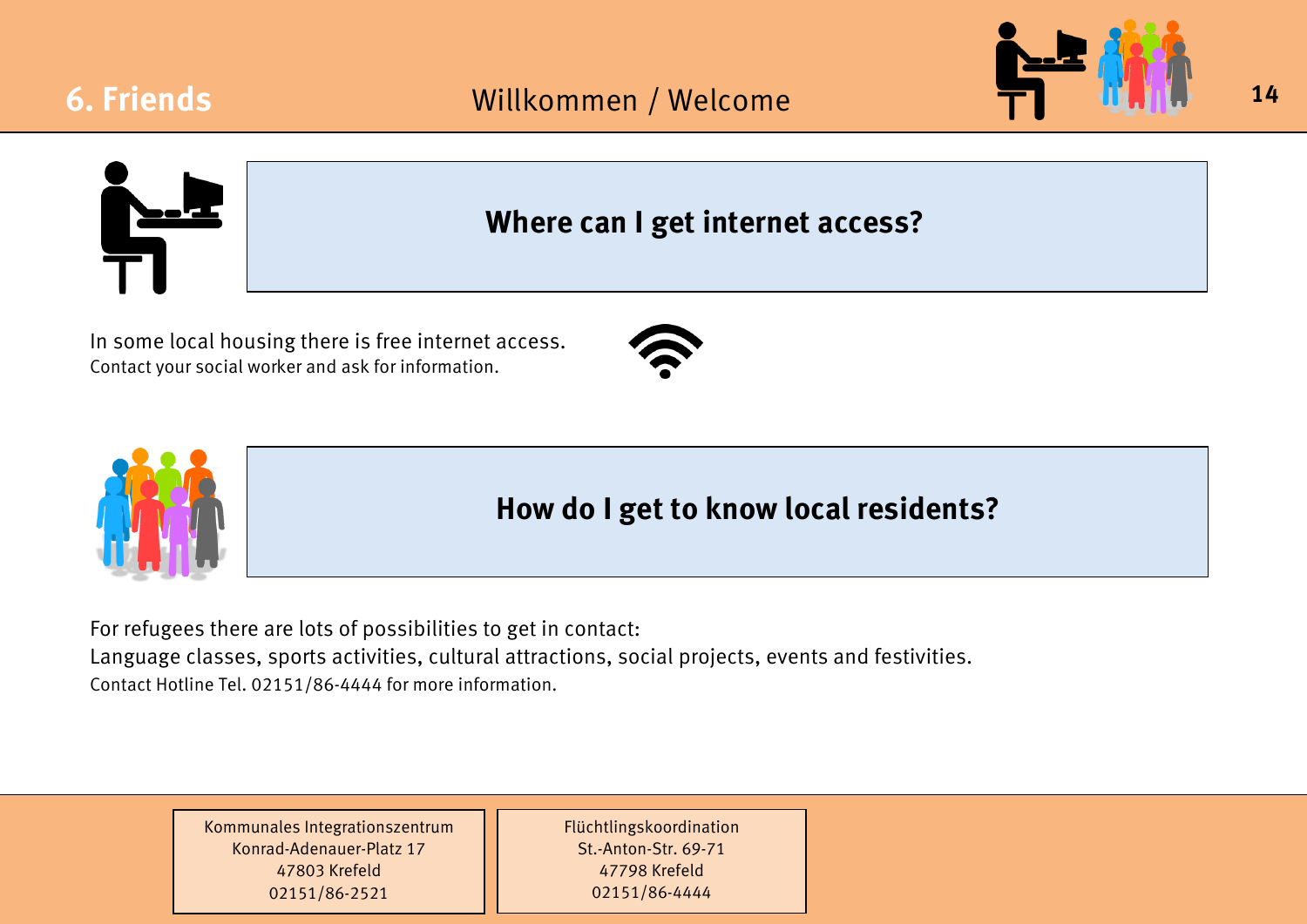![](_page_15_Picture_2.jpeg)

![](_page_15_Picture_3.jpeg)

### **Where can I do sports?**

About 200 Sportsclubs offer sports activities in Krefeld. For more information please contact:

Frau Stephanie Bendt St. Töniser Straße 60 Tel. 02151/771021 Email: stephanie.bendt@ssb-krefeld.de

> Frau Stephanie Bendt 02151/771021 [stephanie.bendt@ssb-krefeld.de](mailto:stephanie.bendt@ssb-krefeld.de)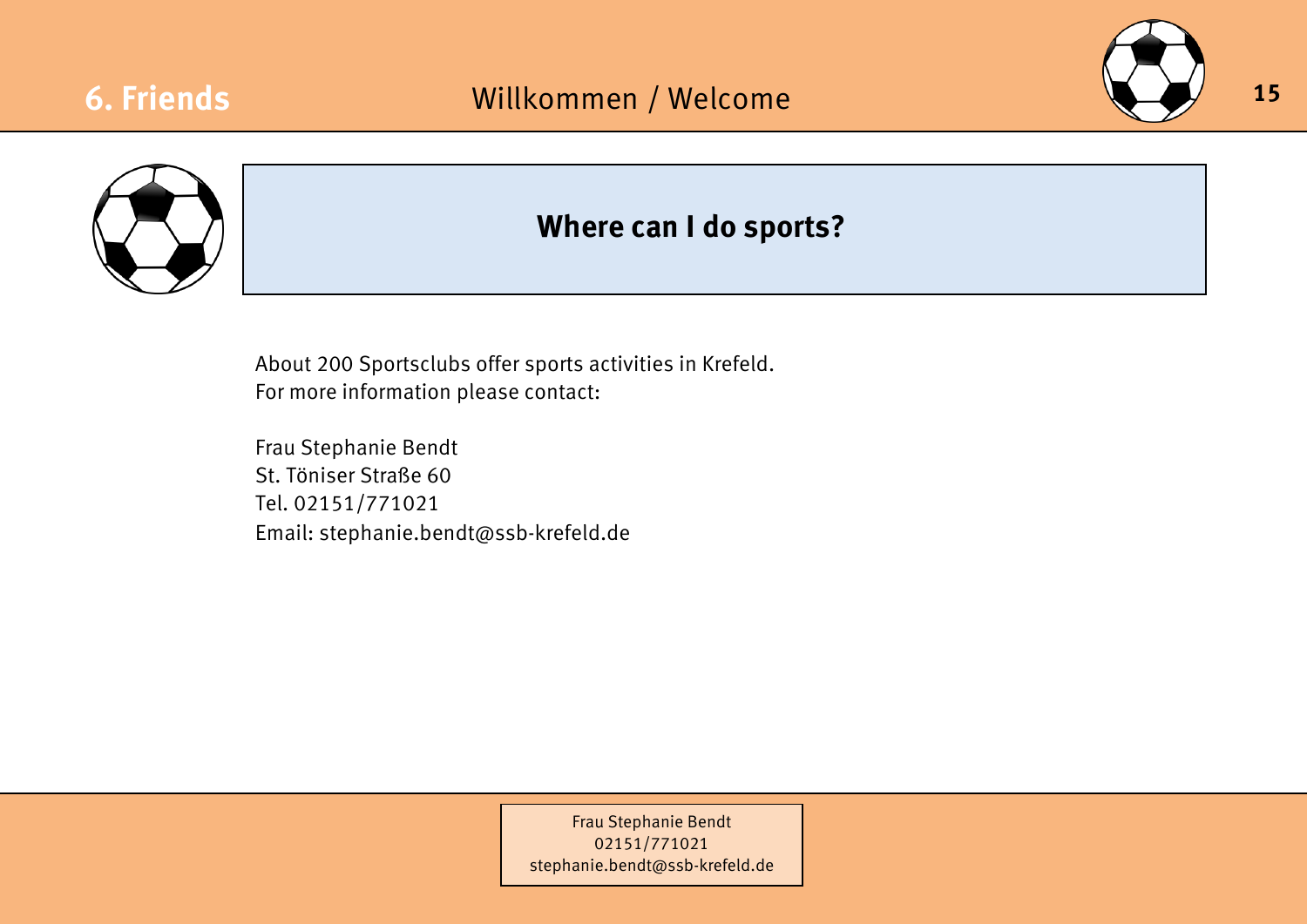![](_page_16_Picture_0.jpeg)

![](_page_16_Picture_2.jpeg)

![](_page_16_Picture_3.jpeg)

### **Are there self-organised groups for migrants?**

You will find more information about self-organised groups and religious communities on the internet or contact:

www.krefeld-verbindet-menschen.de/integrationsportal/inhalt/migrantenselbstorganisation-mso/

Kommunales Integrationszentrum Fachbereich Migration und Integration

Ansprechpartnerin: Frau Willsch Konrad-Adenauer-Platz 17 47803 Krefeld 02151/86-2670 vielfalt@krefeld.de

> Kommunales Integrationszentrum Konrad-Adenauer-Platz 17 47803 Krefeld